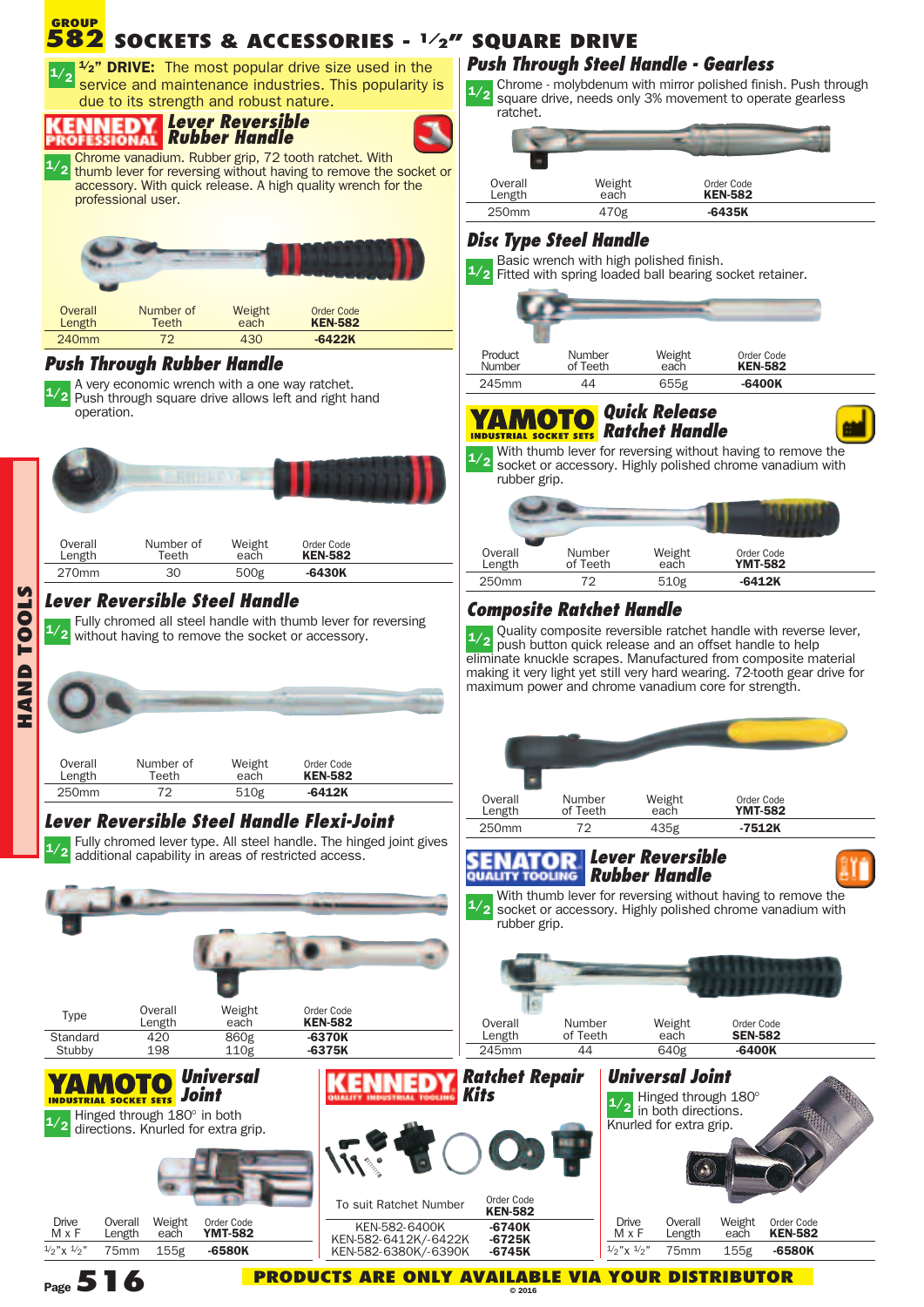#### **SOCKETS & ACCESSORIES - 1/2" SQUARE DRIVE 582 GROUP**

*Bi-Hexagon Standard Length Sockets*

#### **IED** ( E )

| Type   | Size                               | Overall<br>Length           | Weight<br>each                  | Order Code<br><b>KEN-582</b> |
|--------|------------------------------------|-----------------------------|---------------------------------|------------------------------|
|        | 8mm<br>9mm                         | $\overline{3}6$<br>37<br>37 | $\overline{50}$ g<br>50g<br>50g | -6900K<br>-6910K<br>-6920K   |
|        | 10 <sub>mm</sub><br>11mm           | 37                          | <u>50g</u>                      | -6930K                       |
|        | 12mm                               | 37                          | 50g<br>50g                      | -6940K                       |
|        | 13mm<br>$\overline{14}$ mm         | $\frac{37}{37}$             | 50g                             | -6950K<br>-6960K             |
|        | 15mm                               | 37                          | 60g                             | -6970K                       |
|        | 16mm                               | 37<br>37                    | 60 <sub>g</sub>                 | -6980K                       |
|        | $\overline{1}7$ mm<br>18mm         | 37                          | 60g<br>80g                      | -6990K<br>-7000K             |
|        | 19 <sub>mm</sub>                   | 37                          | 70ğ                             | -7010K                       |
| Metric | 20 <sub>mm</sub><br>21mm           | $\overline{37}$             | 80g<br>70g                      | -7020K<br>-7030K             |
|        | 22mm                               | $\frac{37}{37}$             | 90g                             | -7040K                       |
|        | 23mm                               | $\overline{37}$             | 110g                            | $-7050K$                     |
|        | 24 <sub>mm</sub><br>25mm           | $\overline{3}7$<br>40       | $110\bar{g}$<br>150g            | -7060K<br>-7070K             |
|        | 26mm                               | 40                          | 140g                            | -7080K                       |
|        | 27 <sub>mm</sub>                   | 40                          | $\overline{1}70\overline{g}$    | -7090K                       |
|        | 28mm<br>$\overline{29}$ mm         | 40<br>40                    | 170g<br>170g                    | -7100K<br>$-7110K$           |
|        | 30mm                               | 45                          |                                 | -7120K                       |
|        | 32mm                               | 45                          | 210g<br>230g<br>230g<br>230g    | -7130K                       |
|        | 33mm<br>36 <sub>mm</sub>           | 45<br>45                    | 245g                            | -7140K<br>$-7150K$           |
|        | $\frac{5}{16}$                     | 37                          | 50g                             | -7160K                       |
|        | 3/g''                              | 37                          | 50g                             | -7170K                       |
|        | $\frac{7}{16}$ "<br>$\frac{1}{2}$  | $\frac{37}{37}$             | 50g<br>50 <sub>g</sub>          | $-7180K$<br>-7190K           |
|        | $\frac{9}{16}$ "                   | 37                          | $\frac{50}{9}$                  | -7200K                       |
|        | 19/32"<br>$\sqrt[5]{8}$            | $\frac{37}{37}$             |                                 | -7210K                       |
| AF     | 11/16"                             | 37                          | 60g<br>60g                      | -7220K<br>-7230K             |
|        | 3/4                                | 37                          | 70ğ                             | -7240K                       |
|        | $\frac{13}{16}$<br>$\frac{7}{8}$ " | 37<br>40                    | 80g                             | -7250K                       |
|        | 15/16"                             | 40                          | 90g<br>110g                     | -7260K<br>-7270K             |
|        | $\overline{1}$                     | 40                          | 130g                            | -7280K                       |
|        | $1^{1/16}$<br>$1\frac{1}{8}$       | 40<br>40                    | 160g<br>170g                    | -7290K<br>-7300K             |
|        | $1\%_{16}$                         | 45                          | 200 <sub>g</sub>                | -7310K                       |
|        | $1^{1/4}$                          | 45                          | 230g                            | -7320K                       |
|        | $\frac{1}{8}$<br>3/16"             | 37<br>$\bar{3}\bar{7}$      | $\frac{1}{50}$                  | -7380K<br>-7390K             |
|        | 1/4"                               | 37                          | 50g                             | -7400K                       |
|        | $\frac{5}{16}$                     | $\bar{3}\bar{7}$            | 60g                             | -7410K                       |
| Whit   | 3/8"<br>$\frac{7}{16}$ "           | 37<br>37                    | 50ğ<br>70 <sub>g</sub>          | -7420K<br>-7430K             |
|        | $\frac{1}{2}$                      | 40                          | 90g                             | -7440K                       |
|        | $\frac{9}{16}$ "                   | 40                          | 140g                            | -7450K                       |
|        | 5/8"<br>11/16'                     | 40<br>45                    | $170\bar{g}$<br>220g            | -7460K<br>-7470K             |
|        | 3/4"                               | 45                          | 220g                            | -7480K                       |

#### *Single Hexagon Standard Length Sockets*

Six point - offer <sup>a</sup> more positive location, particularly on worn or rounded nuts, but require a one-sixth turn to engage the next point of the socket.

| Type   | Size                                                   | Overall<br>Length           | Weight<br>each                                   | Order Code<br><b>KEN-582</b>   |  |
|--------|--------------------------------------------------------|-----------------------------|--------------------------------------------------|--------------------------------|--|
|        | 8 <sub>mm</sub><br>9 <sub>mm</sub><br>10 <sub>mm</sub> | 36<br>37<br>37              | 50g<br>50 <sub>g</sub><br><u>50g</u>             | -7346K<br>$-7347K$<br>-7348K   |  |
|        | 11mm<br>12 <sub>mm</sub><br>13mm                       | $\frac{1}{37}$<br>37<br>37  | 50 <sub>g</sub><br>50 <sub>g</sub><br>50g        | $-7349K$<br>-7350K<br>$-7351K$ |  |
|        | 14 <sub>mm</sub><br>15mm<br>16 <sub>mm</sub>           | 37<br>37<br>$\frac{37}{37}$ | $\overline{50g}$<br>60g<br>60 <sub>g</sub>       | $-7352K$<br>-7353K<br>$-7354K$ |  |
| Metric | 17mm<br>18mm<br>19mm                                   | 37<br>37                    | 60 <sub>g</sub><br>80 <sub>g</sub><br><u>70ğ</u> | $-7355K$<br>-7356K<br>-7357K   |  |
| 1/2    | 20mm<br>21mm<br>22mm                                   | $\overline{37}$<br>37       | 80 <sub>g</sub><br>70ğ<br>90g                    | $-7358K$<br>-7359K<br>-7360K   |  |
|        | 23mm<br>24mm<br>26mm                                   | $\frac{37}{37}$<br>37<br>40 | $110\overline{g}$<br>110 <sub>g</sub><br>140g    | -7361K<br>-7362K<br>-7364K     |  |
|        | 27mm<br>28mm<br>30mm                                   | 40<br>40<br>45              | 170 <sub>g</sub><br>$170\bar{g}$<br>210g         | -7365K<br>-7366K<br>-7368K     |  |
|        | 32mm<br>36mm                                           | 45<br>45                    | 230g<br>245g                                     | -7370K<br>-7374K               |  |

# Order Code **YMT-582 -6900K -6910K -6920K -6930K -6940K -6950K -6960K -6970K -6980K -6990K -7000K -7010K -7020K -7030K -7040K -7050K -7060K -7070K -7080K -7090K -7100K -7110K -7120K -7130K -7140K -7150K -7160K -7170K -7180K -7190K -7200K - -7220K -7230K -7240K -7250K -7260K -7270K -7280K -7290K -7300K - -7320K - -7390K -7400K -7410K -7420K -7430K -7440K -7450K -7460K -** -6910K -6920K<br>-6930K  $-6940K$ -6950K<br>-6960K -6970K <u>-6980K</u><br>-6990K  $-7000K$ -7010K -7020R<br>-7030K<br>-7040K<br>-7050K <u>-7070K</u><br>-7080K -7090K -7090K<br>-7100K<br>-7110K  $-7120K$ <u>-7130K</u><br>-7140K <u>-7150K</u><br>-7160K -71606<br>-7170K<br>-7180K<br>-7190K

**YAMOTO** 



# *Socket Styles*

Used in automotive and aerospace. The weight to strength ratio ensures the reliability and accessibility that is so important in this type of production environment.



#### **Bi-Hexagon Sockets**

12 point - side drive design gives a higher torque than normal sockets, grip worn nuts and will not round off existing nuts. All have a ball-retaining groove on each face of the square drive, which ensures a positive fit with accessories. Require only a one-twelfth turn to engage the next point of the socket.



**Single Hexagon Sockets** Six point - offer a more positive location, particularly on worn or rounded nuts, but require a onesixth turn to engage the next point of the socket.



#### *Bi-Hexagon Deep Sockets*

**-**

| <b>Type</b> | <b>Size</b>                                  | Overall<br>Length                                          | Weight<br>each                            | Order Code<br><b>KEN-582</b>   |  |
|-------------|----------------------------------------------|------------------------------------------------------------|-------------------------------------------|--------------------------------|--|
|             | 10mm<br>11mm<br>12mm                         | 77<br>77<br>77                                             | 100g<br>110g<br>110 <sub>g</sub>          | -7530K<br>-7540K<br>-7550K     |  |
|             | $\overline{13}$ mm<br>14mm<br>15mm           | $\overline{77}$<br>$\begin{array}{c} 77 \\ 77 \end{array}$ | 110g<br>110g<br><u>130ğ</u>               | -7560K<br>-7570K<br>-7580K     |  |
| Metric      | 16 <sub>mm</sub><br>17 <sub>mm</sub><br>18mm | 77<br>77<br>77                                             | 120 <sub>g</sub><br>$120\bar{g}$<br>150g  | $-7590K$<br>-7600K<br>$-7610K$ |  |
|             | 19 <sub>mm</sub><br>21mm<br>22mm             | $\overline{77}$<br>77<br>77                                | 150g<br>160 <sub>g</sub><br>200g          | $-7620K$<br>-7630K<br>$-7640K$ |  |
|             | 24mm<br>26mm<br>27mm                         | $\overline{77}$<br>77<br>77                                | $\overline{220g}$<br>210ğ<br>250g         | -7650K<br>-7660K<br>-7670K     |  |
|             | 30mm<br>32mm                                 | 77<br>77                                                   | 320 <sub>g</sub><br>340g                  | $-7680K$<br>-7690K             |  |
|             | $\frac{1}{2}$<br>9/16"<br>$\frac{5}{8}$ "    | $\overline{77}$<br>77<br>77                                | $\overline{110}g$<br>$100\bar{g}$<br>120g | $-7700K$<br>$-7710K$<br>-7720K |  |
| AF          | $\frac{11}{16}$<br>3/4"<br>13/16"            | $\overline{77}$<br>77<br>77                                | $\overline{110g}$<br>140g<br>160g         | $-7730K$<br>$-7740K$<br>-7750K |  |
|             | $^{7/8"}$<br>15/16"<br>1"                    | 77<br>77<br>77                                             | 190g<br>220g                              | -7760K<br>-7770K<br>-7780K     |  |
|             | $1^{1/8}$<br>$1^{1/4"}$                      | 77<br>77                                                   | 200g<br>270g<br>390g                      | -7790K<br>-7800K               |  |



**HA N D T O O L** <u>ທ</u>